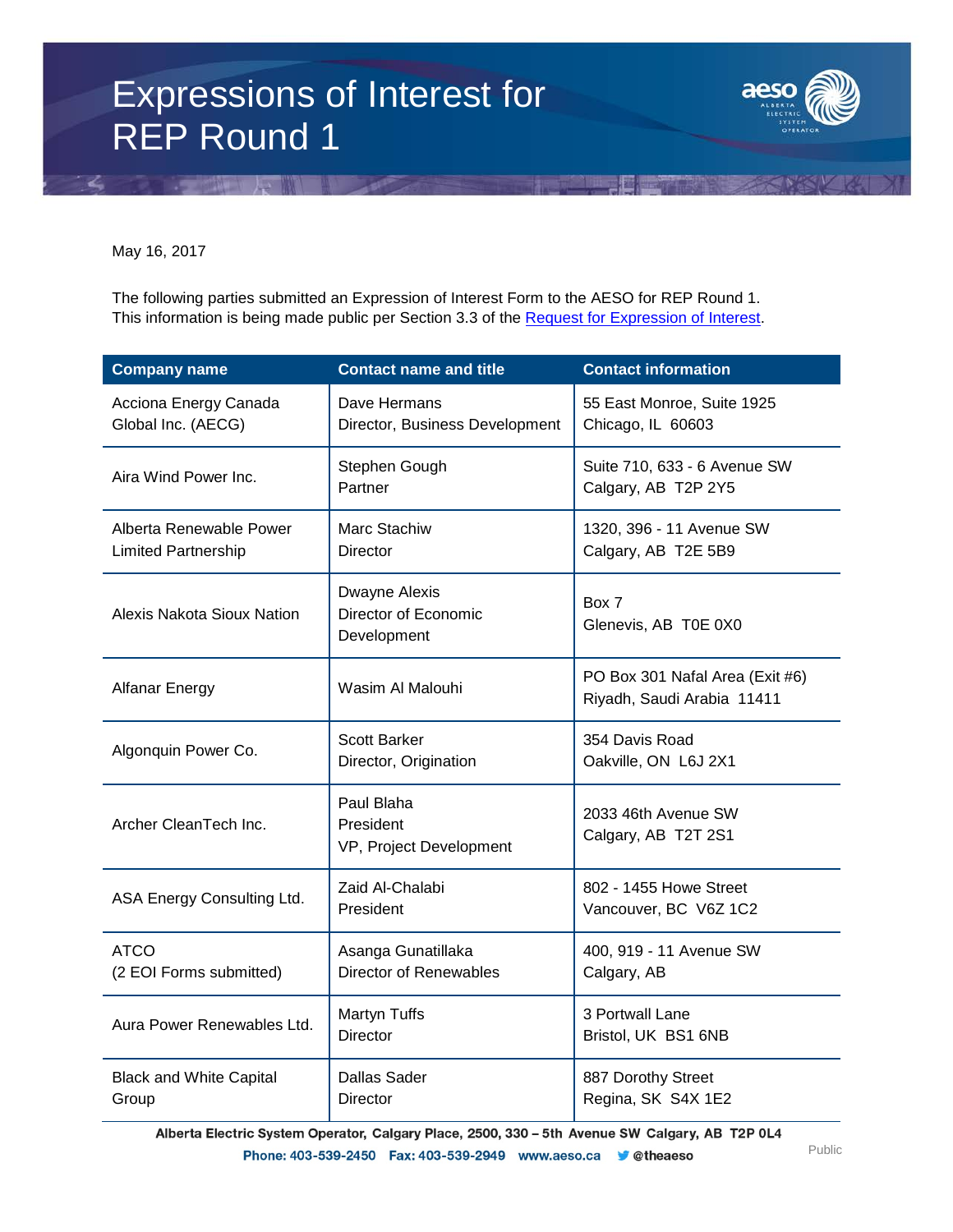| <b>Company name</b>                                             | <b>Contact name and title</b>                                 | <b>Contact information</b>                                                            |
|-----------------------------------------------------------------|---------------------------------------------------------------|---------------------------------------------------------------------------------------|
| <b>Blood Tribe/Kainai First</b><br>Nation/Indigena Holdings LLC | <b>Christine Robertson</b><br>President                       | 1440, 140 - 4 Avenue SW<br>Calgary, AB T2P 3N3                                        |
| <b>BlueEarth Renewables LP</b>                                  | <b>Tyler Jans</b><br>Director, Business Development<br>& Land | 200, 4723 1st Street SW<br>Calgary, AB T2G 4Y8                                        |
| Bona Energy Inc.                                                | Ali Barooee<br><b>Managing Director</b>                       | 86 Simcoe Circle SW<br>Calgary, AB T3H 4S5                                            |
| BowArk Energy Ltd.                                              | Keith Knudsen<br>Manager, Development<br>Engineering          | 3405, 400 - 3 Avenue SW<br>Calgary, AB T2T 1L1                                        |
| <b>C&amp;B Alberta Solar</b><br>Development                     | Ken Rowbotham<br>Director and Officer                         | 545 Speedvale Avenue<br>West Guelph, ON N1K 1E6                                       |
| <b>Capital Power Corporation</b>                                | Robert Wydareny<br>Director, Business Development             | 1200, 401 - 9 Avenue SW<br>Calgary, AB T2P 3C5                                        |
| Clenera LLC                                                     | Jared McKee<br><b>Director of Business</b><br>Development     | 800 W Main Street<br>Boise, ID 83702                                                  |
| Clinton-Medina Group                                            | <b>Allan Phillips</b><br>President                            | 487 Sunmills Drive SE<br>Calgary, AB                                                  |
| <b>Columbus Utility Services</b>                                | Josh Girman<br><b>Business Development</b>                    | 707 - 70 Arthur Street<br>Winnipeg, MB R3B 1G7                                        |
| Cyclus Power Inc.                                               | Trevor Wall, P.Eng, Vice<br>President                         | 26 Beauvista Drive<br>Sherwood Park, AB T8A 3M5                                       |
| Denali Partners Inc.                                            | Nadeem Babar<br><b>Director</b>                               | 10 Ali Block New Garden Town<br>Lahore, Pakistan<br>(company registered in Mauritius) |
| Douglas John Marks                                              | Doug Marks<br><b>Chief Engineer</b>                           | 8150 Meadow Lane<br>Whistler, BC V0N 1B8                                              |
| DP Energy Canada Ltd.                                           | <b>Damian Bettles</b><br>Regional Manager                     | c/o: DP Energy<br>Mill House, Buttevant<br>Co. Cork, Ireland P51 TN35                 |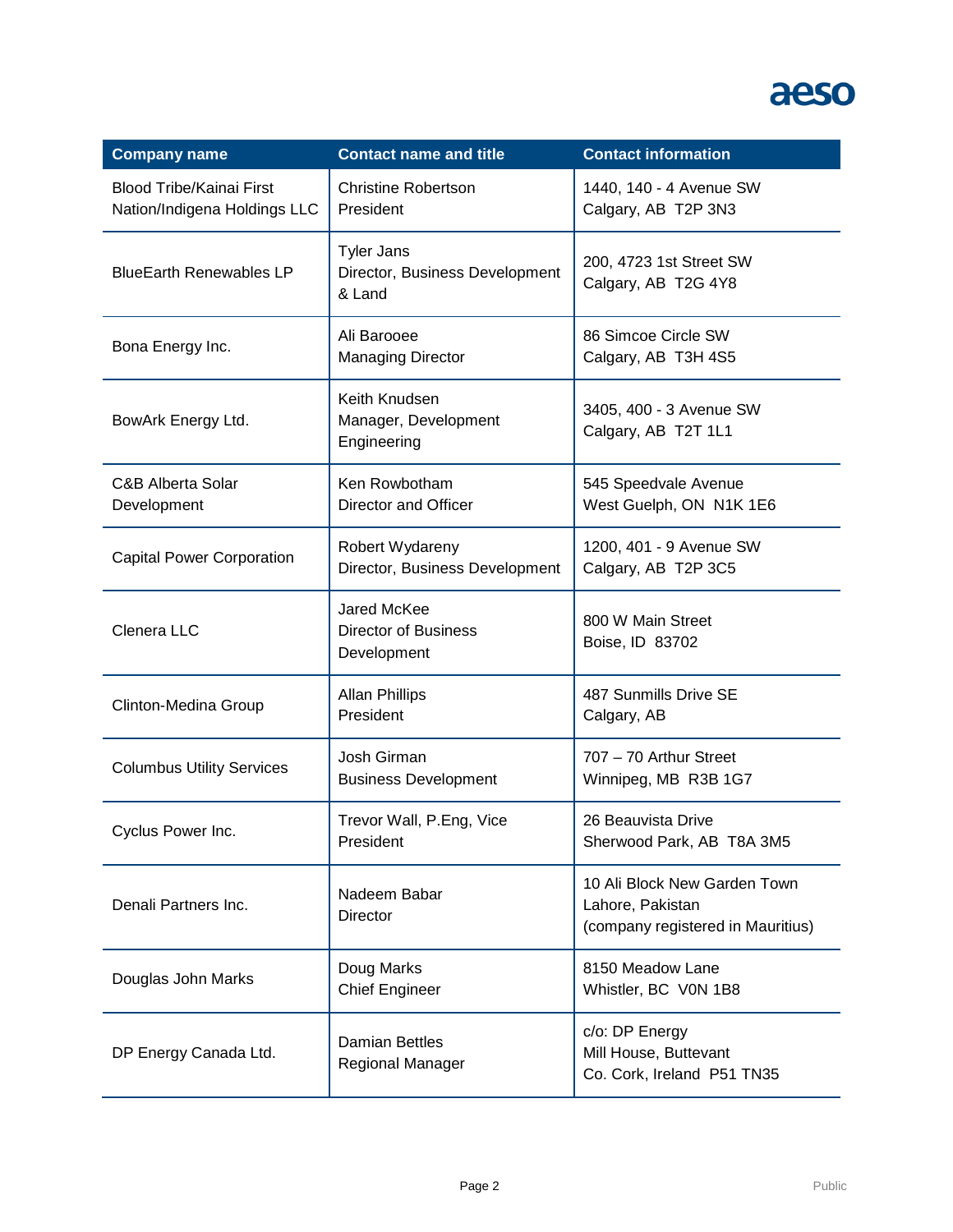| <b>Company name</b>                                 | <b>Contact name and title</b>                                                                    | <b>Contact information</b>                                                   |
|-----------------------------------------------------|--------------------------------------------------------------------------------------------------|------------------------------------------------------------------------------|
| <b>E.ON Climate &amp; Renewables</b><br>Canada Ltd. | <b>Tucker F Partel</b><br>Director, Energy Marketing<br>Daniel Hill<br><b>Commercial Analyst</b> | 30 <sup>th</sup> Floor, 353 North Clark Street<br>Chicago, IL 60654          |
| <b>EDF EN Canada</b><br>Development Inc.            | David Warner<br>Manager, Development                                                             | 53 Jarvis Street, Suite 300<br>Toronto, ON M5C 2H2                           |
| <b>Edmonton Regional Airports</b><br>Authority      | <b>Roger Steele</b><br>Senior Systems Technologist                                               | 1, 1000 Airport Road<br>Edmonton International Airport, AB<br><b>T9E 0V3</b> |
| <b>EDP Renewables Canada</b><br>Ltd.                | Tom LoTurco<br>Director of Development                                                           | 110 Spadina, Suite 609<br>Toronto, ON M5V 2K4                                |
| Elemental Developments Inc.                         | Chris Hornsby                                                                                    | 1309, 10221 Tuscany Blvd. NW<br>Calgary, AB                                  |
| Elemental Energy Inc.                               | Jamie Houssian                                                                                   | Suite 2150 - 745 Thurlow Street<br>Vancouver, BC V6E 0C5                     |
| Enel Green Power Canada<br>Inc.                     | Pascal Brun<br>President                                                                         | 1110, 1255 Robert-Bourassa Blvd.<br>Montreal, QC H3B 3W7                     |
| <b>ENMAX Generation Portfolio</b><br>Inc.           | John Rilett<br>Director, Enhanced Energy<br>Services and Renewables                              | 141 - 50th Ave SE<br>Calgary, AB T2G 4S7                                     |
| <b>EPCOR Commercial Services</b><br>Inc.            | Derek Hollman<br>Senior Manager, Project<br>Development                                          | 2000 - 10423 101 Street NW<br>Edmonton, AB T5K 0E8                           |
| FIRM clean energy inc.                              | Charles Turlinski<br>President                                                                   | 515 Bridgeway<br>Sausalito, CA 94965                                         |
| <b>Fortistar LLC</b>                                | <b>Grant Noll</b><br>Vice President, Operations                                                  | 201, 525 - 11 Avenue SW<br>Calgary, AB T2R 0C9                               |
| GP Joule Canada Corp                                | David Heiduck<br>Manager Project Development,<br>Canada & North East US                          | 219 Dufferin Street, Suite 101 A<br>Toronto, ON M6K 3J1                      |
| Green Progress Inc.                                 | Konstantinos Filippas<br>President                                                               | 216 Shaughnessy Blvd.<br>Toronto, ON M2J 1K4                                 |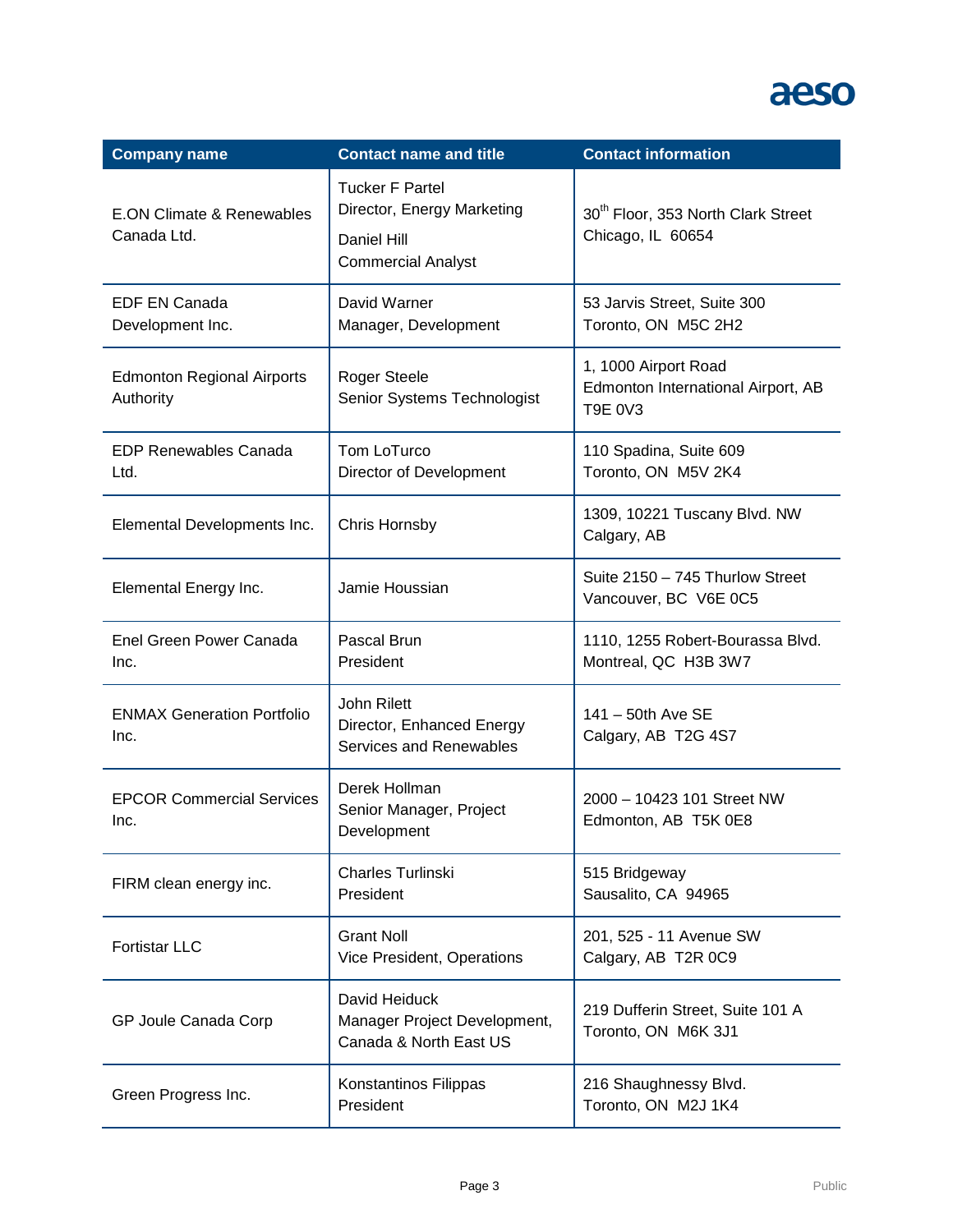| <b>Company name</b>                                        | <b>Contact name and title</b>                                      | <b>Contact information</b>                                |
|------------------------------------------------------------|--------------------------------------------------------------------|-----------------------------------------------------------|
| <b>GS Energy Corporation</b>                               | Jong Seok, Kim<br>Manager                                          | 38F, 508, Nonhyeon-ro<br>Gangnam-gu, Seoul, Korea         |
| GTE Solar Inc.                                             | lan Rogers<br>President and CEO                                    | 101, 1401 1st Street SE<br>Calgary, AB T2G 2J3            |
| Hatch Ltd.                                                 | Mark Berkley<br>Senior Consultant, Technology<br>Commercialization | 340, 840 7 Avenue SW<br>Calgary, AB T2P 3G2               |
| <b>Hecate Energy LLC</b>                                   | <b>Ben Mathes</b><br><b>Executive Assistant</b>                    | 612 Park Street, Suite 200<br>Columbus, OH 43215          |
| <b>Hillcore Group</b>                                      | David West<br>Vice President, Investments                          | 10030 - 34 Street NW<br>Edmonton, AB T6B 2Y5              |
| Infinite Green Energy Corp                                 | Dan Bildhauer, MBA<br>CEO                                          | 51524 Range Road 265<br>Spruce Grove, AB T7Y 1E9          |
| innogy Renewables Canada<br>Inc.                           | <b>Gregor Herklotz</b><br>Project Manager, Solar<br>Investments    | 1700 - 1055 West Hastings Street<br>Vancouver, BC V6E 2E9 |
| Integrated Solar Energy Inc.                               | Craig Anderson<br>CEO                                              | 10623 Willowgreen Drive SE<br>Calgary, AB T2J 1P5         |
| Invenergy Wind Global LLC                                  | Michelle Hassen<br><b>Business Development Manager</b>             | 120 Front St. East, Suite 201<br>Toronto, ON M5A 4L9      |
| <b>Irrigation Canal Power</b><br>Cooperative (IRRICAN) Ltd | <b>Trevor Helwig</b><br><b>District Engineer</b>                   | 525 40 Street South<br>Lethbridge, AB T1J 4M1             |
| Ivoire Solaire Inc.                                        | Lurcia Bounsana<br>Secretary                                       | 17 1er Avneue North<br>Montreal, QC H8Y 2K8               |
| Maxim Power Corp                                           | Jim Pollock,<br>VP, Corporate Development                          | 1210, 715 - 5 Avenue SW<br>Calgary, AB T2P 2X6            |
| Maxwell Developments LLC                                   | <b>Tom Bowker</b><br><b>Managing Director</b>                      | 2800 Caistor Centre Road<br>Smithville, ON L0R 2A0        |
| <b>MIC Energy Corp</b>                                     | James Michelussi, P. Eng.<br>President                             | 316 - 160 Quarry Park Blvd SE<br>Calgary, AB T2C 3G3      |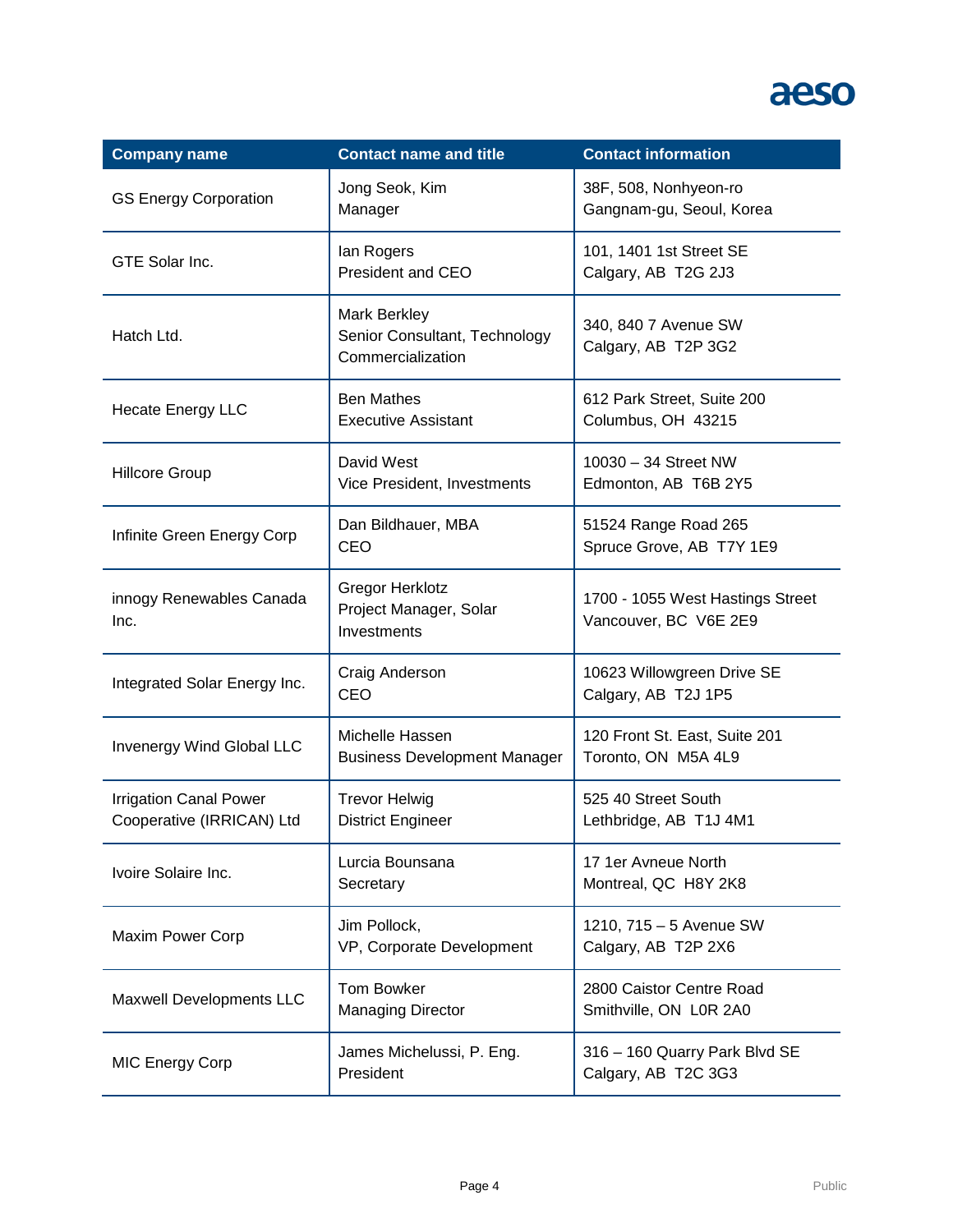| <b>Company name</b>                             | <b>Contact name and title</b>                                                          | <b>Contact information</b>                                                  |
|-------------------------------------------------|----------------------------------------------------------------------------------------|-----------------------------------------------------------------------------|
| <b>Montana First Nation</b>                     | <b>Bradley Rabbit</b><br>Councillor                                                    | P.O. Box 70<br>Maskwacis, AB T0C 1N0                                        |
| Moose Power Inc.                                | James Marzotto,<br>Project Manager - Construction<br>and Development                   | 344 Dupont Street, Suite 307<br>Toronto, ON M5R 1V9                         |
| NaturEner Energy Canada,<br>Inc                 | Jose Maria Sanchez Seara<br>President & CEO                                            | Suite 910, 517 - 10 Avenue SW<br>Calgary, AB T2R 0A8                        |
| Nauman Umar                                     | Nauman Umar                                                                            | 725 King Georges Way<br>West Vancouver, BC V7S 1S2                          |
| Northern Lights Clean Energy<br>Corp            | <b>Curtis Bauer</b><br>President                                                       | 1103 Parsons Road SW<br>Edmonton, AB T6X 0X2                                |
| Panasonic Eco Solutions<br>Canada Inc.          | Patti Turnbull<br>Sr. Business Development Mgr.<br>Bryan Asa<br><b>General Manager</b> | 5770 Ambler Drive<br>Mississauga, ON L4W 2T3                                |
| Pattern Renewable Holdings<br>Canada ULC (PRHC) | Jody Law<br>Sr. Manager, Business<br>Development                                       | 355 Adelaide Street West<br>Suite 100<br>Toronto, ON M5V 1S2                |
| Perimeter Solar Inc.                            | <b>Philipp Andres</b><br>President<br>Director, Business Development                   | 624 Huron Terrace<br>Kincardine, ON N2Z 2H2                                 |
| Pension Fund Infrastructure<br>Advisors Inc.    | <b>Eric Melis</b><br>President                                                         | 51 Blythwood Road<br>Toronto, ON M4N 1A3                                    |
| Phelan Energy Group Limited                     | Filippo Comelli                                                                        | 47 Main Road, Green Point<br>Cape Town, Western Cape<br>South Africa 8005   |
| Potentia Renewables Inc.                        | <b>Hemanth Shankar</b><br>Director, Business Development                               | 200 Wellington Street West<br>Suite 1102, PO Box 169<br>Toronto, ON M5V 3C7 |
| <b>PSEG Solar Source LLC</b>                    | Marc Reimer<br>Vice President of Development                                           | 80 Park Plaza, T-20<br>Newark, NJ 07102                                     |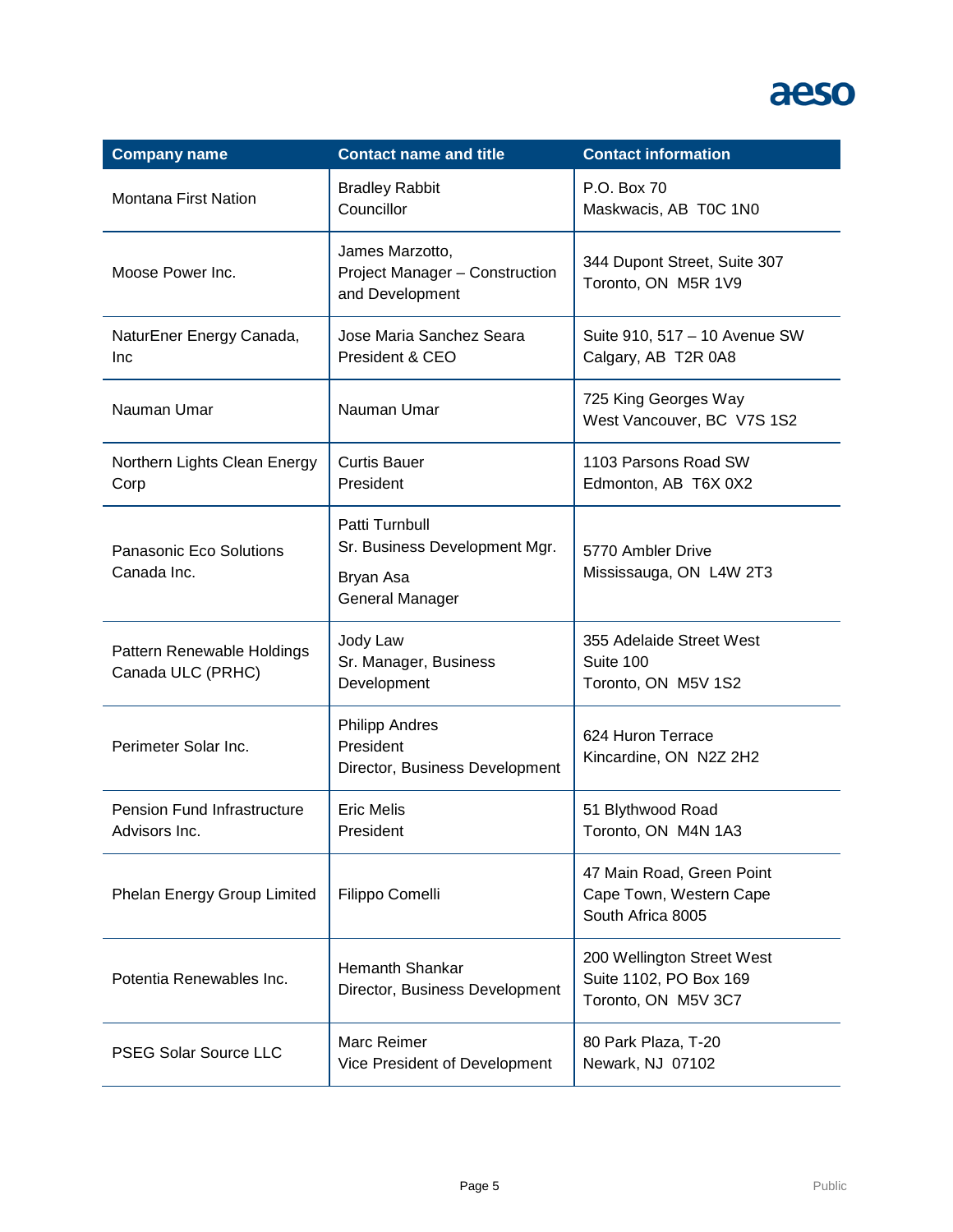| <b>Company name</b>                                        | <b>Contact name and title</b>                                                | <b>Contact information</b>                                                       |
|------------------------------------------------------------|------------------------------------------------------------------------------|----------------------------------------------------------------------------------|
| Pteragen Canada Inc.                                       | Carlo Plava,<br>Vice President, Business<br>Development                      | 1000, 888 - 3 Street SW<br><b>Bankers Hall West Tower</b><br>Calgary, AB T2P 5C5 |
| Quadra Power Inc.                                          | Deborah Skeard<br><b>Contracts Manager</b>                                   | 16 Concourse Gate, Suite 600<br>Ottawa, ON K2E 7S8                               |
| RealPart Canada Inc.                                       | Jonathan Fournier<br><b>Chief Operating Officer</b>                          | 116 Albert Street, Suite 300<br>Ottawa, ON K1P 5G3                               |
| RealPart Canada Inc.                                       | Daniel Florin Florea<br>CEO                                                  | 2883 Jocelyn Street<br>Montreal, QC H4R 1H8                                      |
| Renergetica USA Corp                                       | Stefano Giuffredi                                                            | 488 Madison Avenue, 21st Floor<br>New York, NY 10022                             |
| Renewable Energy Dominion<br>Ltd.                          | Sarang Dutt<br>President                                                     | 1511 Adamson View SW<br>Edmonton, AB T6W 0V4                                     |
| <b>Renewable Energy Services</b><br>Limited (RESL)         | Henri Knapen                                                                 | 30 Memory Lane<br>Lower Sackville, NS B4C 2J3                                    |
| Renewables Energy Systems<br>Canada Inc.                   | Peter Clibbon<br>Senior Vice President,<br>Development                       | 300 Leo-Pariseau, Suite 2516<br>Montreal, QC H2X 4B3                             |
| Saturn Power Inc.                                          | Julia Kossowski<br>Director of Development                                   | 140 Foundry Street, Unit A<br>Baden, ON N3A 2P7                                  |
| Sentinel Solar Corp                                        | Carlos Alvarez                                                               | 111 - 1440 Aviation Park NE<br>Calgary, AB T2E 7E2                               |
| Slave Lake Pulp, a division of<br><b>West Fraser Mills</b> | Tony McWhannel<br><b>General Manager</b>                                     | <b>Box 1790</b><br>Slave Lake, AB T0G 2A0                                        |
| SolAgra Canada                                             | Darren Bruin<br>President & CEO                                              | Suite 710, 940 6th Avenue SW<br>Calgary, AB T2P 3T1                              |
| Soventix Canada Inc.                                       | Valerie Blecua-Bodin<br><b>Business Development and</b><br>Projects Director | 119 Spadina Avenue, Suite 602<br>Toronto, ON M5V 2L1                             |
| Suncor Energy Inc.                                         | <b>Christopher Scott</b><br>Sr. Eng. Renewables                              | c/o: Jody Hood 150 - 6 Avenue SW<br>Calgary, AB T2P 3E3                          |